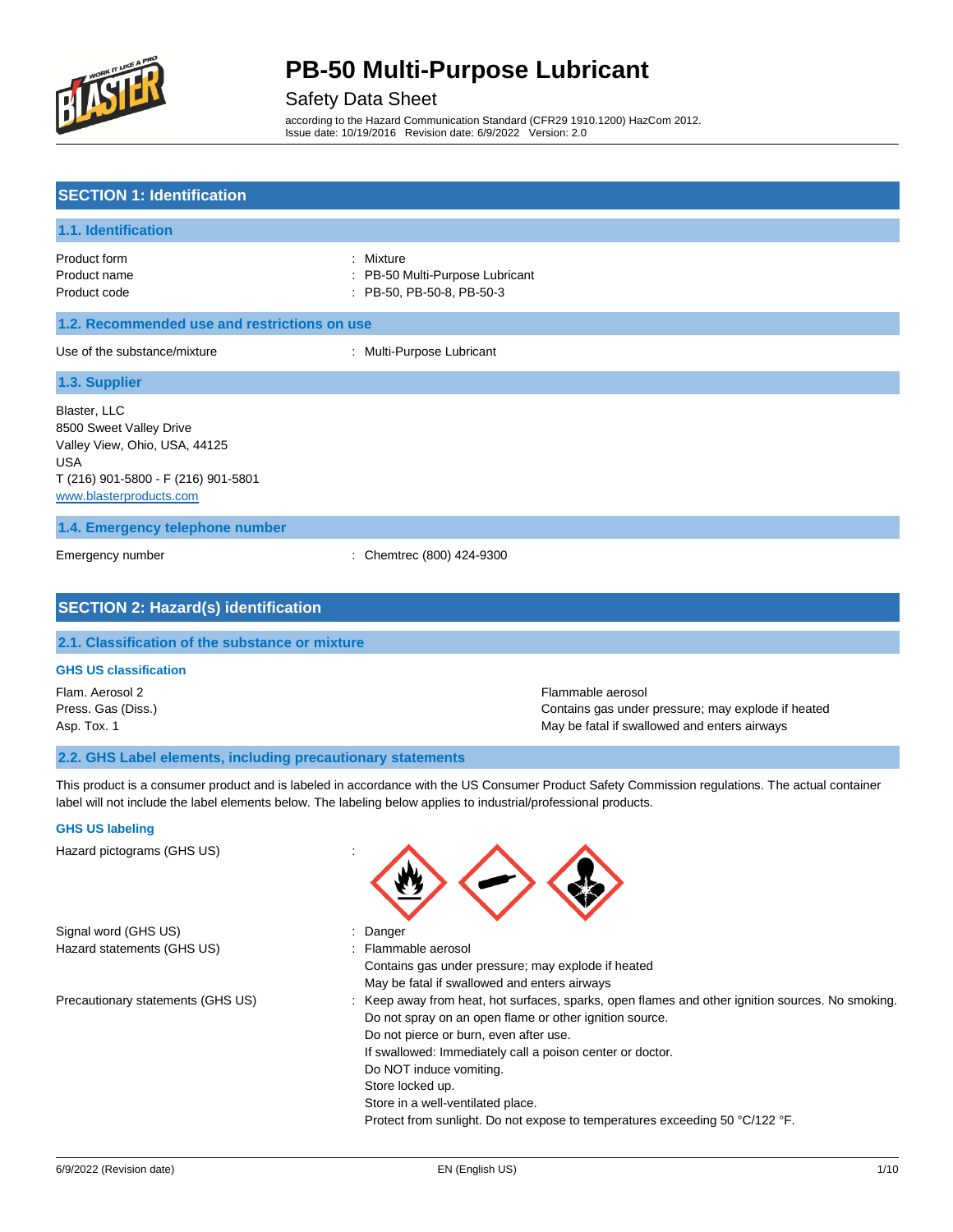## Safety Data Sheet

according to the Hazard Communication Standard (CFR29 1910.1200) HazCom 2012.

Dispose of contents/container to hazardous or special waste collection point, in accordance with local, regional, national and/or international regulation.

## **2.3. Other hazards which do not result in classification**

No additional information available

**2.4. Unknown acute toxicity (GHS US)**

Not applicable

## **SECTION 3: Composition/Information on ingredients**

### **3.1. Substances**

#### Not applicable

### **3.2. Mixtures**

| <b>Name</b>                                           | <b>Product identifier</b> | $\frac{9}{6}$ | <b>Classification according to</b><br>the Hazardous Products<br><b>Regulation (February 11,</b><br>$ 2015\rangle$ |
|-------------------------------------------------------|---------------------------|---------------|-------------------------------------------------------------------------------------------------------------------|
| Petroleum distillates, hydrotreated light             | CAS-No.: 64742-47-8       | $30 - 60$     | Flam. Lig. 3;H226<br>Asp. Tox. 1; H304                                                                            |
| Distillates, petroleum, hydrotreated light naphthenic | CAS-No.: 64742-53-6       | $30 - 60$     | Acute Tox, 4<br>(Inhalation:dust, mist); H332<br>Asp. Tox. 1; H304                                                |
| Carbon dioxide                                        | CAS-No.: 124-38-9         | $0.5 - 1.5$   | Press. Gas (Comp.); H280                                                                                          |

\*Chemical name, CAS number and/or exact concentration have been withheld as a trade secret Full text of hazard classes and H-statements : see section 16

| <b>SECTION 4: First-aid measures</b>                         |                                                                                                                                                                                           |  |  |
|--------------------------------------------------------------|-------------------------------------------------------------------------------------------------------------------------------------------------------------------------------------------|--|--|
|                                                              |                                                                                                                                                                                           |  |  |
| 4.1. Description of first aid measures                       |                                                                                                                                                                                           |  |  |
| First-aid measures after inhalation                          | : If breathing is difficult, remove victim to fresh air and keep at rest in a position comfortable for<br>breathing. Get medical advice/attention if you feel unwell.                     |  |  |
| First-aid measures after skin contact                        | If irritation occurs, flush skin with plenty of water. Get medical attention if irritation persists.                                                                                      |  |  |
| First-aid measures after eye contact                         | In case of contact, immediately flush eyes with plenty of water for at least 15 minutes. If easy to<br>do, remove contact lenses, if worn. If irritation persists, get medical attention. |  |  |
| First-aid measures after ingestion                           | IF SWALLOWED: Immediately call a POISON CENTER or doctor/physician. Do NOT induce<br>vomiting.                                                                                            |  |  |
| 4.2. Most important symptoms and effects (acute and delayed) |                                                                                                                                                                                           |  |  |
| Symptoms/effects after inhalation                            | : May cause respiratory tract irritation.                                                                                                                                                 |  |  |
| Symptoms/effects after skin contact                          | May cause skin irritation. Symptoms may include redness, drying, defatting and cracking of the<br>skin.                                                                                   |  |  |
| Symptoms/effects after eye contact                           | May cause eye irritation. Symptoms may include discomfort or pain, excess blinking and tear<br>production, with possible redness and swelling.                                            |  |  |
| Symptoms/effects after ingestion                             | : May be fatal if swallowed and enters airways. This product may be aspirated into the lungs and<br>cause chemical pneumonitis. May cause stomach distress, nausea or vomiting.           |  |  |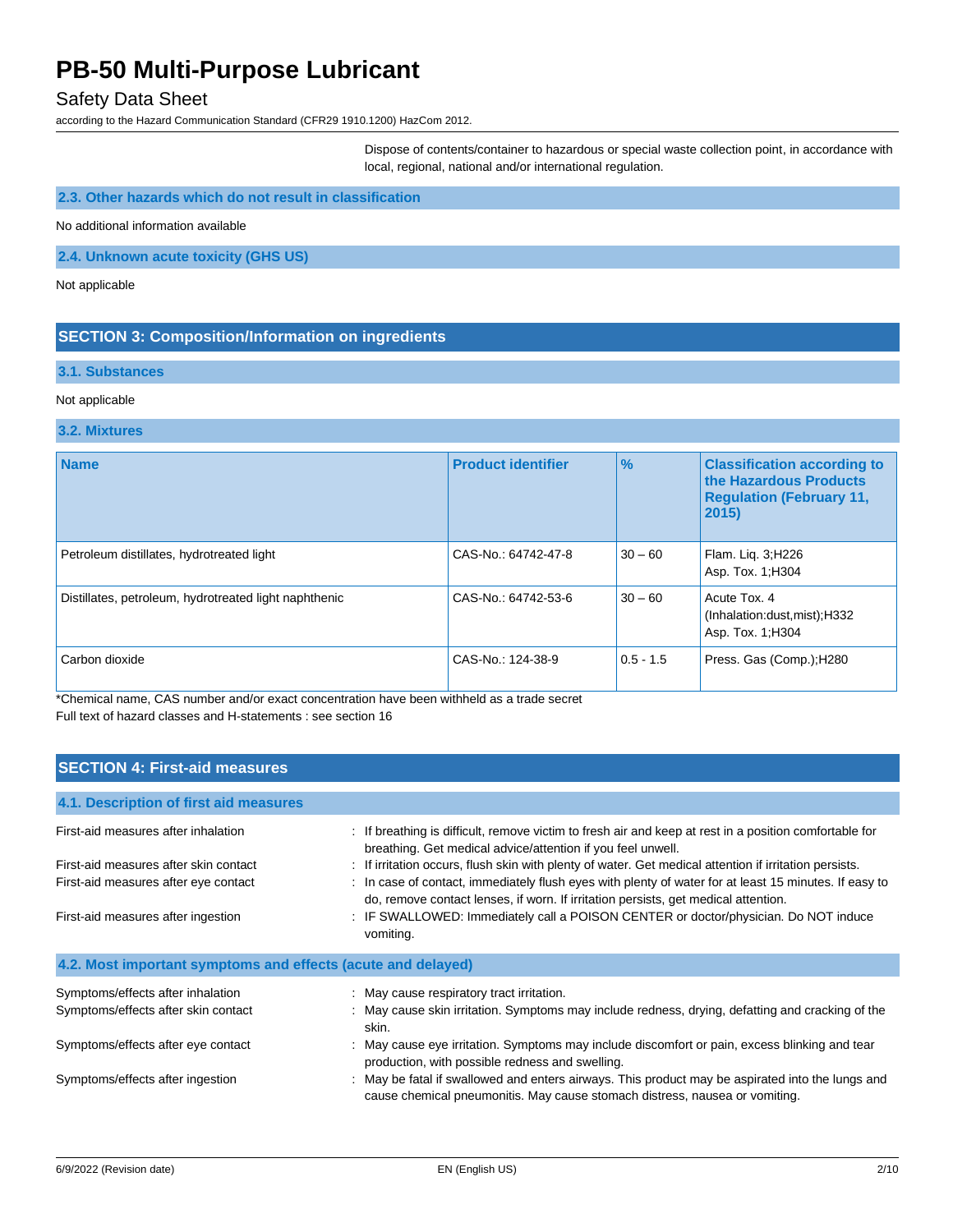## Safety Data Sheet

according to the Hazard Communication Standard (CFR29 1910.1200) HazCom 2012.

## **4.3. Immediate medical attention and special treatment, if necessary**

Symptoms may not appear immediately. In case of accident or if you feel unwell, seek medical advice immediately (show the label or SDS where possible).

| <b>SECTION 5: Fire-fighting measures</b>                            |                                                                                                                                                                                                                                                                                                                                                              |  |  |  |
|---------------------------------------------------------------------|--------------------------------------------------------------------------------------------------------------------------------------------------------------------------------------------------------------------------------------------------------------------------------------------------------------------------------------------------------------|--|--|--|
| 5.1. Suitable (and unsuitable) extinguishing media                  |                                                                                                                                                                                                                                                                                                                                                              |  |  |  |
| Suitable extinguishing media<br>Unsuitable extinguishing media      | : Carbon dioxide, dry chemical, halons. Foam.<br>Do not use water jet.                                                                                                                                                                                                                                                                                       |  |  |  |
| 5.2. Specific hazards arising from the chemical                     |                                                                                                                                                                                                                                                                                                                                                              |  |  |  |
| Fire hazard<br>Explosion hazard                                     | Flammable aerosol. Products of combustion may include, and are not limited to: oxides of<br>carbon. Oxides of nitrogen.<br>Heat may build pressure, rupturing closed containers, spreading fire and increasing risk of burns<br>and injuries.                                                                                                                |  |  |  |
| 5.3. Special protective equipment and precautions for fire-fighters |                                                                                                                                                                                                                                                                                                                                                              |  |  |  |
| Firefighting instructions<br>Protection during firefighting         | : DO NOT fight fire when fire reaches explosives. Evacuate area.<br>Keep upwind of fire. Wear full fire fighting turn-out gear (full Bunker gear) and respiratory<br>protection (SCBA). Vapors may be heavier than air and may travel along the ground to a distant<br>ignition source and flash back. Use water spray to keep fire-exposed containers cool. |  |  |  |

| <b>SECTION 6: Accidental release measures</b>                            |                                                                                                                                                                                                                                                                                  |  |  |
|--------------------------------------------------------------------------|----------------------------------------------------------------------------------------------------------------------------------------------------------------------------------------------------------------------------------------------------------------------------------|--|--|
| 6.1. Personal precautions, protective equipment and emergency procedures |                                                                                                                                                                                                                                                                                  |  |  |
| General measures                                                         | : Use personal protection recommended in Section 8. Isolate the hazard area and deny entry to<br>unnecessary and unprotected personnel. Isolate from fire, if possible, without unnecessary risk.<br>Remove ignition sources. Use special care to avoid static electric charges. |  |  |
| 6.1.1. For non-emergency personnel                                       |                                                                                                                                                                                                                                                                                  |  |  |
| No additional information available                                      |                                                                                                                                                                                                                                                                                  |  |  |
| 6.1.2. For emergency responders                                          |                                                                                                                                                                                                                                                                                  |  |  |
| No additional information available                                      |                                                                                                                                                                                                                                                                                  |  |  |
| <b>6.2. Environmental precautions</b>                                    |                                                                                                                                                                                                                                                                                  |  |  |
| No additional information available                                      |                                                                                                                                                                                                                                                                                  |  |  |
| 6.3. Methods and material for containment and cleaning up                |                                                                                                                                                                                                                                                                                  |  |  |
| For containment                                                          | Eliminate sources of ignition. Contain and/or absorb spill with inert material (e.g. sand,<br>vermiculite), then place in a suitable container. Do not flush to sewer or allow to enter<br>waterways. Use appropriate Personal Protective Equipment (PPE).                       |  |  |
| Methods for cleaning up                                                  | Scoop up material and place in a disposal container. Provide ventilation.                                                                                                                                                                                                        |  |  |
| 6.4. Reference to other sections                                         |                                                                                                                                                                                                                                                                                  |  |  |

See section 8 for further information on protective clothing and equipment and section 13 for advice on waste disposal.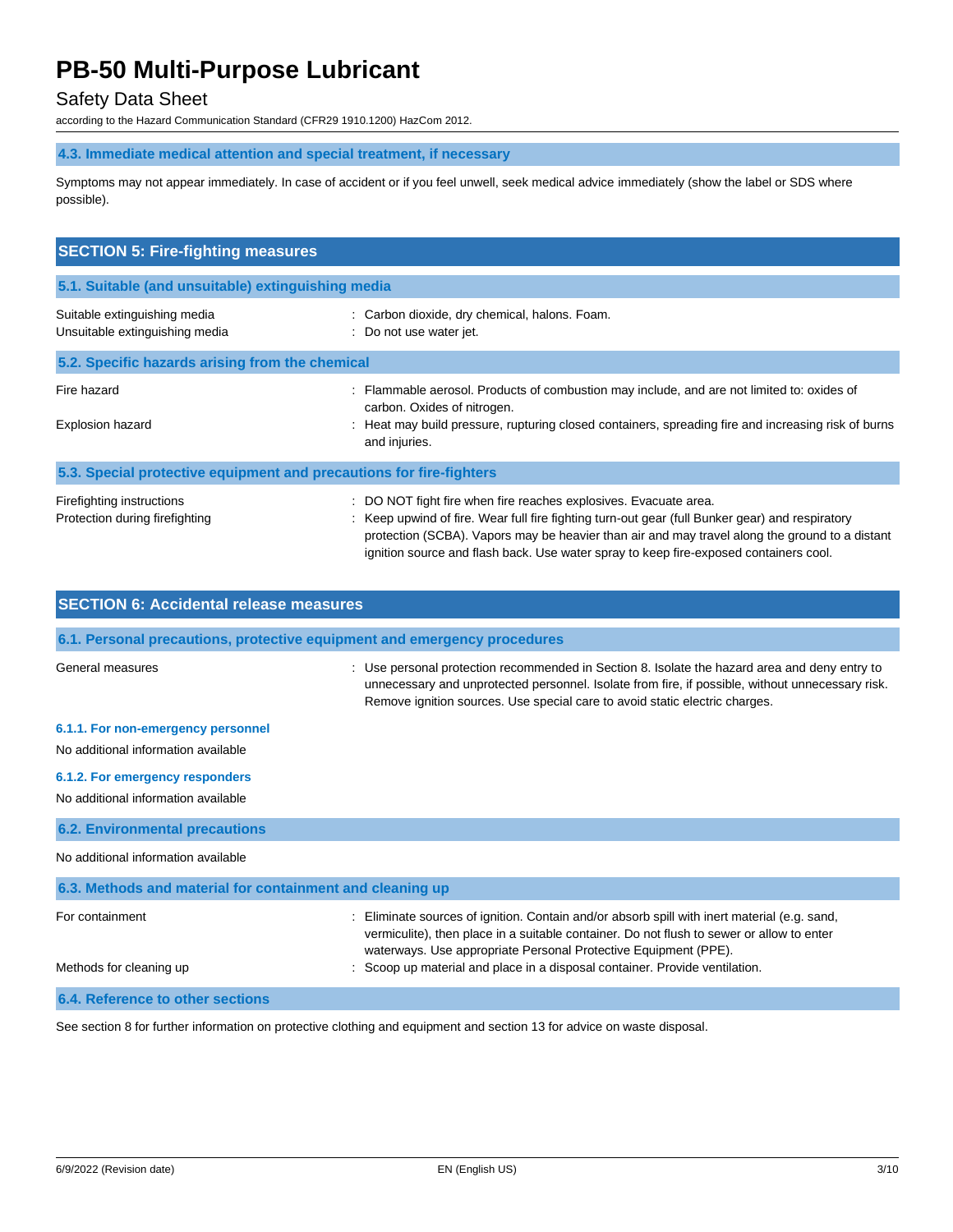## Safety Data Sheet

according to the Hazard Communication Standard (CFR29 1910.1200) HazCom 2012.

| <b>SECTION 7: Handling and storage</b>                            |                                                                                                                                                                                                                                                                                                                                                                                                                                                                                                                                                                   |  |
|-------------------------------------------------------------------|-------------------------------------------------------------------------------------------------------------------------------------------------------------------------------------------------------------------------------------------------------------------------------------------------------------------------------------------------------------------------------------------------------------------------------------------------------------------------------------------------------------------------------------------------------------------|--|
| 7.1. Precautions for safe handling                                |                                                                                                                                                                                                                                                                                                                                                                                                                                                                                                                                                                   |  |
| Precautions for safe handling<br>Hygiene measures                 | : Do not spray on an open flame or other ignition source. Keep away from sources of ignition - No<br>smoking. Use non-sparking tools. Use explosion-proof equipment. Take precautionary measures<br>against static discharge. Avoid contact with skin and eyes. Do not swallow. Do not breathe gas,<br>fumes, vapour or spray. When using do not eat, drink or smoke. Use only outdoors or in a well-<br>ventilated area. Do not pierce or burn, even after use.<br>: Launder contaminated clothing before reuse. Wash hands before eating, drinking, or smoking. |  |
| 7.2. Conditions for safe storage, including any incompatibilities |                                                                                                                                                                                                                                                                                                                                                                                                                                                                                                                                                                   |  |
| Technical measures<br>Storage conditions                          | : Proper grounding procedures to avoid static electricity should be followed.<br>Keep locked up and out of reach of children. Do not expose to temperatures exceeding 50 °C/<br>122 °F. Store away from direct sunlight or other heat sources. Keep in fireproof place.                                                                                                                                                                                                                                                                                           |  |
| Storage area                                                      | Store in a well-ventilated place.                                                                                                                                                                                                                                                                                                                                                                                                                                                                                                                                 |  |

## **SECTION 8: Exposure controls/personal protection**

## **8.1. Control parameters**

| <b>PB-50 Multi-Purpose Lubricant</b>                               |                                                                                                                                 |  |  |
|--------------------------------------------------------------------|---------------------------------------------------------------------------------------------------------------------------------|--|--|
| No additional information available                                |                                                                                                                                 |  |  |
| Petroleum distillates, hydrotreated light (64742-47-8)             |                                                                                                                                 |  |  |
| No additional information available                                |                                                                                                                                 |  |  |
| Distillates, petroleum, hydrotreated light naphthenic (64742-53-6) |                                                                                                                                 |  |  |
| No additional information available                                |                                                                                                                                 |  |  |
| Carbon dioxide (124-38-9)                                          |                                                                                                                                 |  |  |
| <b>USA - ACGIH - Occupational Exposure Limits</b>                  |                                                                                                                                 |  |  |
| ACGIH OEL TWA [ppm]                                                | 5000 ppm                                                                                                                        |  |  |
| ACGIH OEL STEL [ppm]                                               | 30000 ppm                                                                                                                       |  |  |
| <b>USA - OSHA - Occupational Exposure Limits</b>                   |                                                                                                                                 |  |  |
| OSHA PEL (TWA) [1]                                                 | 9000 mg/m <sup>3</sup>                                                                                                          |  |  |
| OSHA PEL (TWA) [2]                                                 | 5000 ppm                                                                                                                        |  |  |
| <b>USA - IDLH - Occupational Exposure Limits</b>                   |                                                                                                                                 |  |  |
| IDLH [ppm]                                                         | 40000 ppm                                                                                                                       |  |  |
| <b>USA - NIOSH - Occupational Exposure Limits</b>                  |                                                                                                                                 |  |  |
| NIOSH REL (TWA)                                                    | 9000 mg/m <sup>3</sup>                                                                                                          |  |  |
| NIOSH REL TWA [ppm]                                                | 5000 ppm                                                                                                                        |  |  |
| NIOSH REL (STEL)                                                   | 54000 mg/m <sup>3</sup>                                                                                                         |  |  |
| NIOSH REL STEL [ppm]                                               | 30000 ppm                                                                                                                       |  |  |
| 8.2. Appropriate engineering controls                              |                                                                                                                                 |  |  |
| Appropriate engineering controls                                   | : Use ventilation adequate to keep exposures (airborne levels of dust, fume, vapor, etc.) below<br>recommended exposure limits. |  |  |
| Environmental exposure controls                                    | : Maintain levels below Community environmental protection thresholds.                                                          |  |  |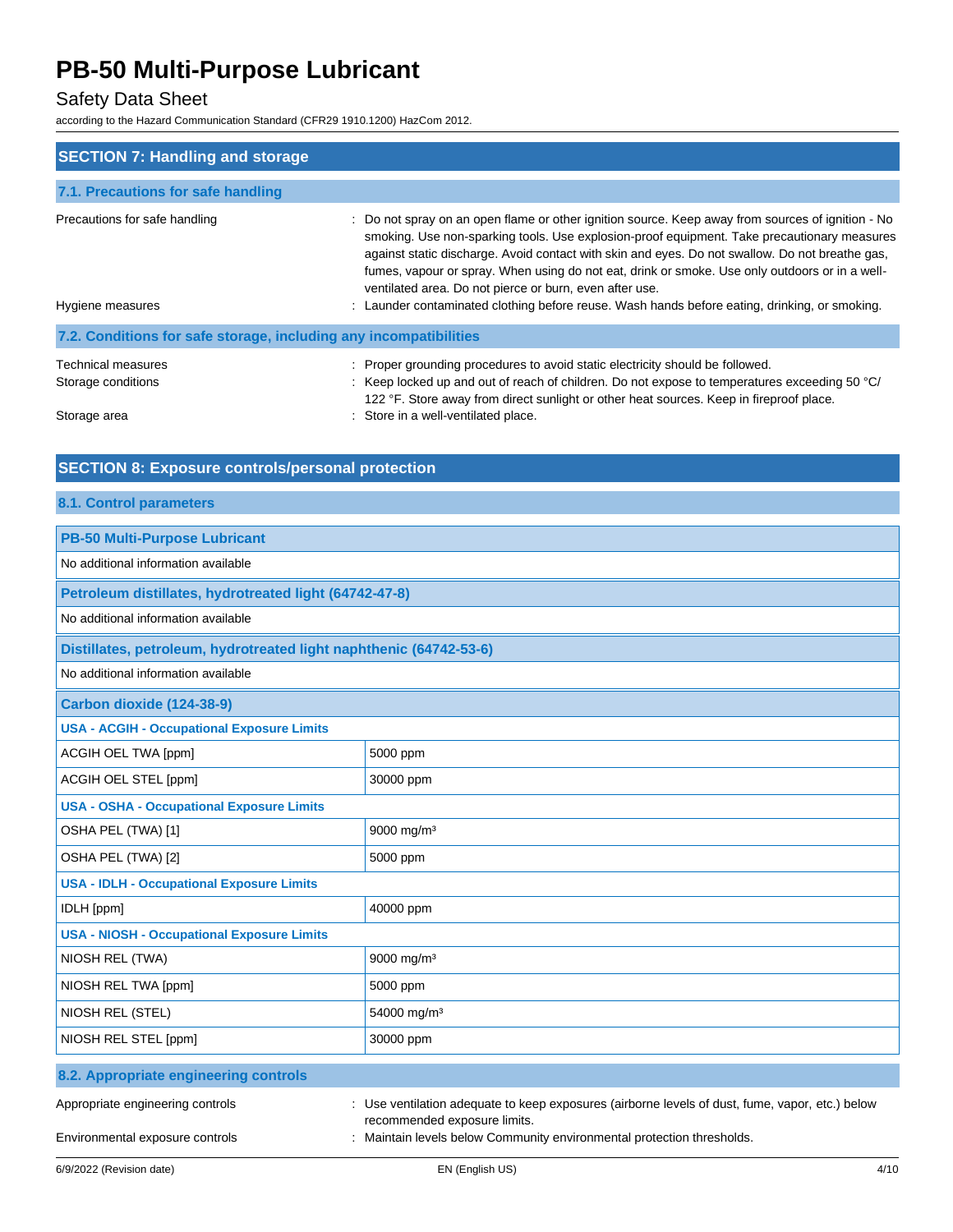## Safety Data Sheet

according to the Hazard Communication Standard (CFR29 1910.1200) HazCom 2012.

#### **8.3. Individual protection measures/Personal protective equipment**

#### **Hand protection:**

Wear chemically resistant protective gloves.

#### **Eye protection:**

Safety glasses or goggles are recommended when using product.

#### **Skin and body protection:**

Wear suitable protective clothing

#### **Respiratory protection:**

In case of insufficient ventilation, wear suitable respiratory equipment. Respirator selection must be based on known or anticipated exposure levels, the hazards of the product and the safe working limits of the selected respirator.

#### **Other information:**

Do not eat, smoke or drink where material is handled, processed or stored. Wash hands carefully before eating or smoking. Handle according to established industrial hygiene and safety practices.

### **SECTION 9: Physical and chemical properties**

#### **9.1. Information on basic physical and chemical properties**

| Physical state                              | : Liquid                          |
|---------------------------------------------|-----------------------------------|
| Appearance                                  | Clear, Aerosol.                   |
| Color                                       | White                             |
| Odor                                        | Mild aliphatic                    |
| Odor threshold                              | No data available                 |
| рH                                          | No data available                 |
| Melting point                               | No data available                 |
| Freezing point                              | No data available                 |
| Boiling point                               | 380 °F (193 °C)                   |
| Flash point                                 | 148 °F (64 °C)                    |
| Relative evaporation rate (butyl acetate=1) | No data available                 |
| Flammability (solid, gas)                   | Flammable aerosol.                |
| Vapor pressure                              | No data available                 |
| Relative vapor density at 20 °C             | $> 1$ (Air = 1)                   |
| Relative density                            | 6.83 lbs/gal @ 60oF (ASTM D-1250) |
| Solubility                                  | Partially soluble.                |
| Partition coefficient n-octanol/water       | No data available                 |
| Auto-ignition temperature                   | No data available                 |
| Decomposition temperature                   | No data available                 |
| Viscosity, kinematic                        | : No data available               |
| Viscosity, dynamic                          | No data available                 |
| <b>Explosion limits</b>                     | No data available                 |
| Explosive properties                        | No data available                 |
| Oxidizing properties                        | No data available                 |
|                                             |                                   |

#### **9.2. Other information**

| Heat of Combustion | : 45.9 kJ/g       |
|--------------------|-------------------|
| Flame Projection   | $: 65 \text{ cm}$ |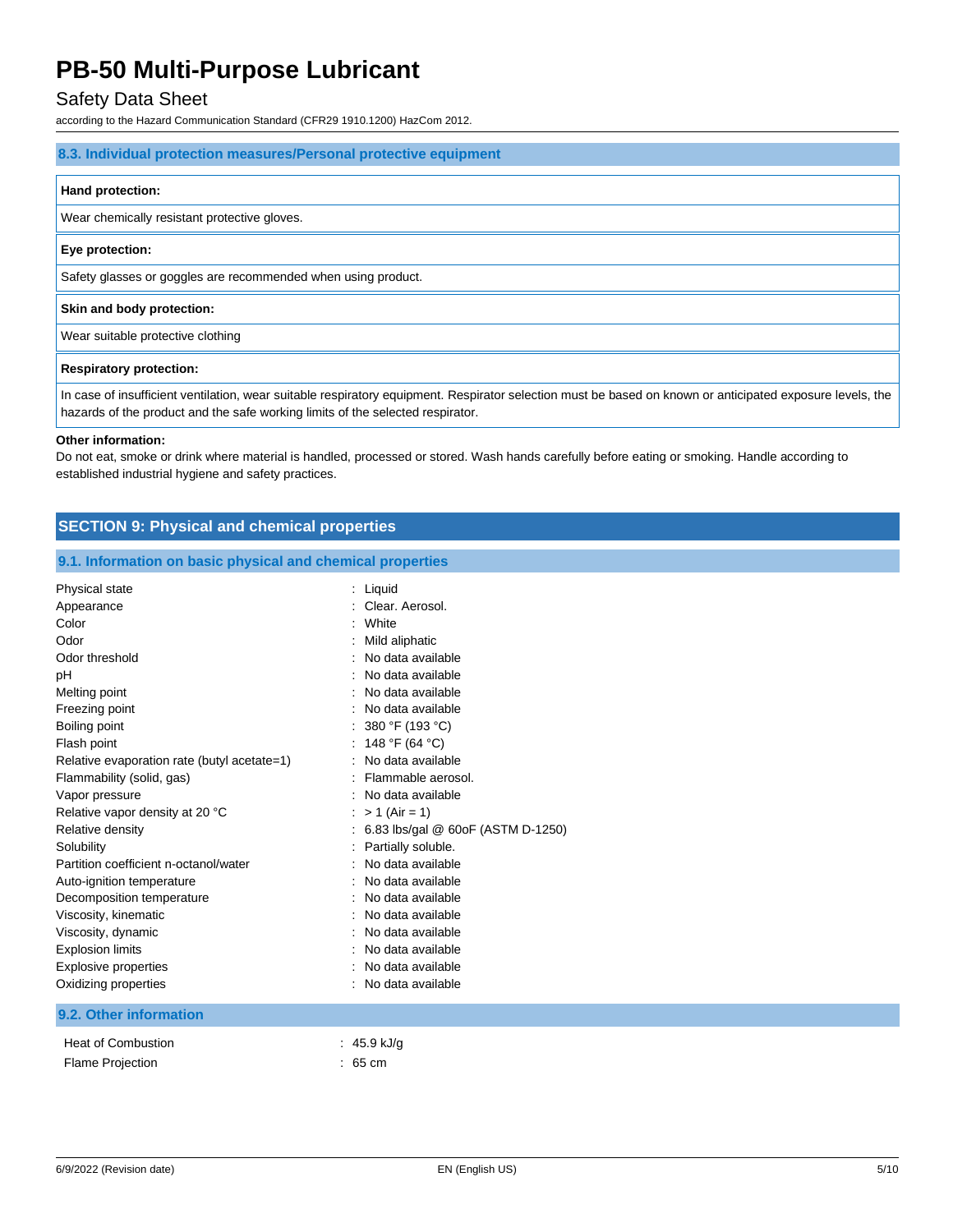## Safety Data Sheet

according to the Hazard Communication Standard (CFR29 1910.1200) HazCom 2012.

### **SECTION 10: Stability and reactivity**

### **10.1. Reactivity**

No dangerous reaction known under conditions of normal use.

#### **10.2. Chemical stability**

Stable under normal storage conditions. Flammable aerosol. Contents under pressure. Container may explode if heated. Do not puncture. Do not burn. Extreme risk of explosion by shock, friction, fire or other sources of ignition.

**10.3. Possibility of hazardous reactions**

No dangerous reaction known under conditions of normal use.

**10.4. Conditions to avoid**

Sources of ignition. Heat. Incompatible materials.

**10.5. Incompatible materials**

Strong oxidizing agents.

**10.6. Hazardous decomposition products**

May include, and are not limited to: oxides of carbon. Oxides of nitrogen.

## **SECTION 11: Toxicological information**

| 11.1. Information on toxicological effects                                      |                                                             |  |
|---------------------------------------------------------------------------------|-------------------------------------------------------------|--|
| Acute toxicity (oral)<br>Acute toxicity (dermal)<br>Acute toxicity (inhalation) | Not classified<br>Not classified<br>Not classified          |  |
| Petroleum distillates, hydrotreated light (64742-47-8)                          |                                                             |  |
| LD50 oral rat                                                                   | > 5000 mg/kg                                                |  |
| LD50 dermal rabbit                                                              | > 2000 mg/kg                                                |  |
| LC50 inhalation rat                                                             | $> 5.2$ mg/l/4h                                             |  |
| Distillates, petroleum, hydrotreated light naphthenic (64742-53-6)              |                                                             |  |
| LD50 oral rat                                                                   | > 5000 mg/kg                                                |  |
| LD50 dermal rabbit                                                              | > 2000 mg/kg                                                |  |
| LC50 inhalation rat                                                             | 2180 mg/m <sup>3</sup> (Exposure time: 4 h)                 |  |
| ATE US (vapors)                                                                 | 2.18 mg/l/4h                                                |  |
| ATE US (dust, mist)                                                             | 2.18 mg/l/4h                                                |  |
| Skin corrosion/irritation                                                       | Not classified                                              |  |
| Serious eye damage/irritation                                                   | Not classified                                              |  |
| Respiratory or skin sensitization                                               | Not classified                                              |  |
| Germ cell mutagenicity                                                          | Not classified                                              |  |
| Carcinogenicity                                                                 | Not classified                                              |  |
| Reproductive toxicity                                                           | Not classified                                              |  |
| Petroleum distillates, hydrotreated light (64742-47-8)                          |                                                             |  |
| NOAEL (animal/male, F0/P)                                                       | $\geq$ 3000 mg/kg body weight Animal: rat, Animal sex: male |  |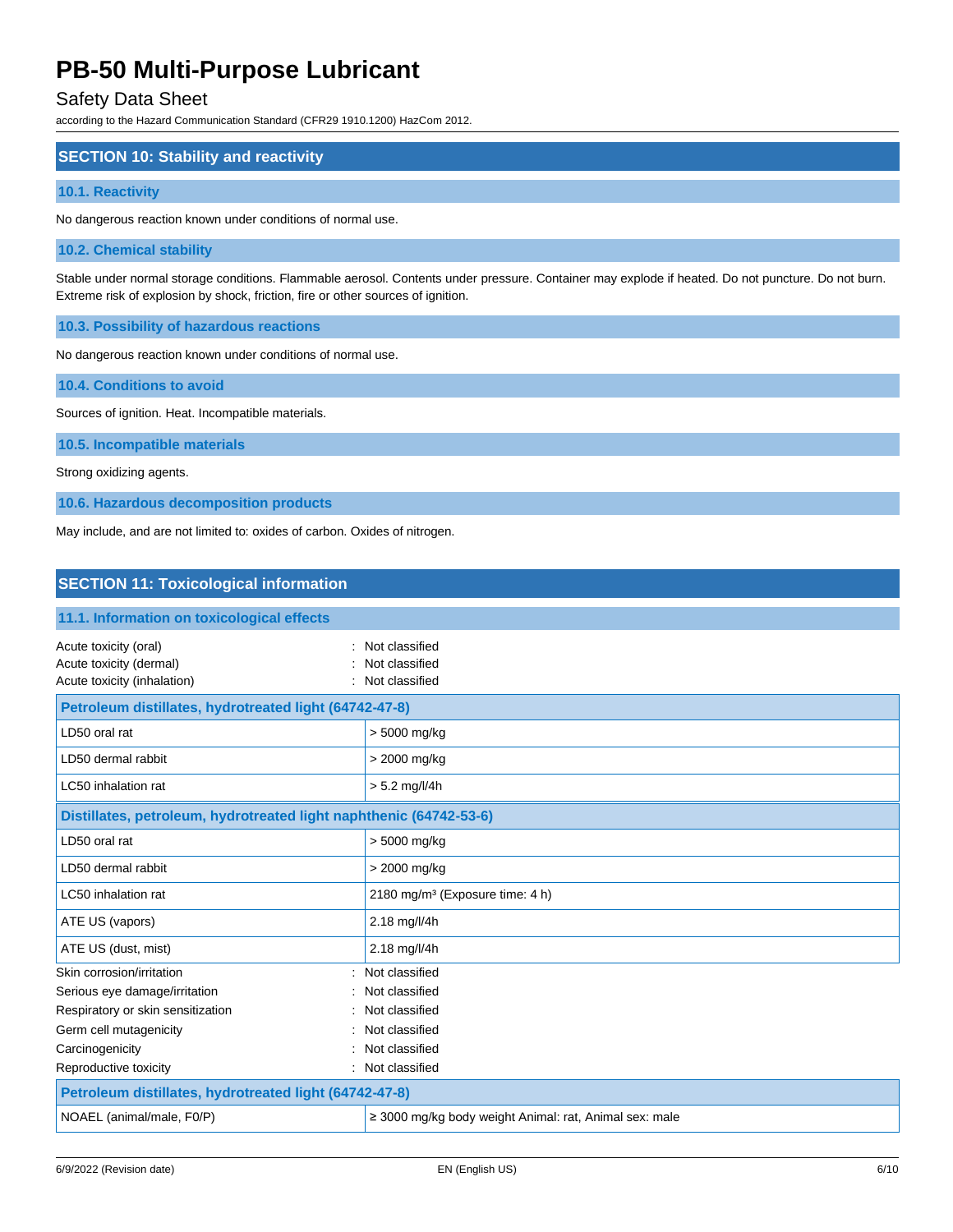## Safety Data Sheet

according to the Hazard Communication Standard (CFR29 1910.1200) HazCom 2012.

| STOT-single exposure                                                     | Not classified                                                                                                                                                                |  |  |
|--------------------------------------------------------------------------|-------------------------------------------------------------------------------------------------------------------------------------------------------------------------------|--|--|
| STOT-repeated exposure                                                   | Not classified                                                                                                                                                                |  |  |
| Petroleum distillates, hydrotreated light (64742-47-8)                   |                                                                                                                                                                               |  |  |
| NOAEL (oral, rat, 90 days)                                               | 750 mg/kg body weight Animal: rat, Animal sex: female                                                                                                                         |  |  |
| NOAEC (inhalation,rat,vapor,90 days)                                     | ≥ 0.024 mg/l air Animal: rat, Guideline: OECD Guideline 412 (Subacute Inhalation Toxicity: 28-<br>Day Study)                                                                  |  |  |
| Distillates, petroleum, hydrotreated light naphthenic (64742-53-6)       |                                                                                                                                                                               |  |  |
| LOAEL (oral, rat, 90 days)                                               | 125 mg/kg body weight Animal: rat, Animal sex: male, Guideline: OECD Guideline 408<br>(Repeated Dose 90-Day Oral Toxicity in Rodents)                                         |  |  |
| NOAEL (dermal,rat/rabbit,90 days)                                        | ≈ 1000 mg/kg body weight Animal: rabbit, Guideline: OECD Guideline 410 (Repeated Dose<br>Dermal Toxicity: 21/28-Day Study)                                                    |  |  |
| Aspiration hazard<br>Viscosity, kinematic                                | May be fatal if swallowed and enters airways.<br>No data available                                                                                                            |  |  |
| Distillates, petroleum, hydrotreated light naphthenic (64742-53-6)       |                                                                                                                                                                               |  |  |
| Viscosity, kinematic                                                     | 1.99 - 847 mm <sup>2</sup> /s Temp.: '40°C' Parameter: 'mm <sup>2</sup> /smm2/s '                                                                                             |  |  |
| Carbon dioxide (124-38-9)                                                |                                                                                                                                                                               |  |  |
| Vaporizer                                                                | Aerosol                                                                                                                                                                       |  |  |
| Symptoms/effects after inhalation<br>Symptoms/effects after skin contact | May cause respiratory tract irritation.<br>May cause skin irritation. Symptoms may include redness, drying, defatting and cracking of the<br>skin.                            |  |  |
| Symptoms/effects after eye contact                                       | May cause eye irritation. Symptoms may include discomfort or pain, excess blinking and tear<br>production, with possible redness and swelling.                                |  |  |
| Symptoms/effects after ingestion                                         | May be fatal if swallowed and enters airways. This product may be aspirated into the lungs and<br>cause chemical pneumonitis. May cause stomach distress, nausea or vomiting. |  |  |
| Other information                                                        | : Likely routes of exposure: ingestion, inhalation, skin and eye.                                                                                                             |  |  |

## **SECTION 12: Ecological information**

| <b>12.1. Toxicity</b>                                  |                                                                             |  |
|--------------------------------------------------------|-----------------------------------------------------------------------------|--|
| Ecology - general                                      | May cause long-term adverse effects in the aquatic environment.             |  |
| Petroleum distillates, hydrotreated light (64742-47-8) |                                                                             |  |
| $ $ LC50 - Fish [1]                                    | 45 mg/l (Exposure time: 96 h - Species: Pimephales promelas [flow-through]) |  |
| LC50 - Fish [2]                                        | 2.2 mg/l (Exposure time: 96 h - Species: Lepomis macrochirus [static])      |  |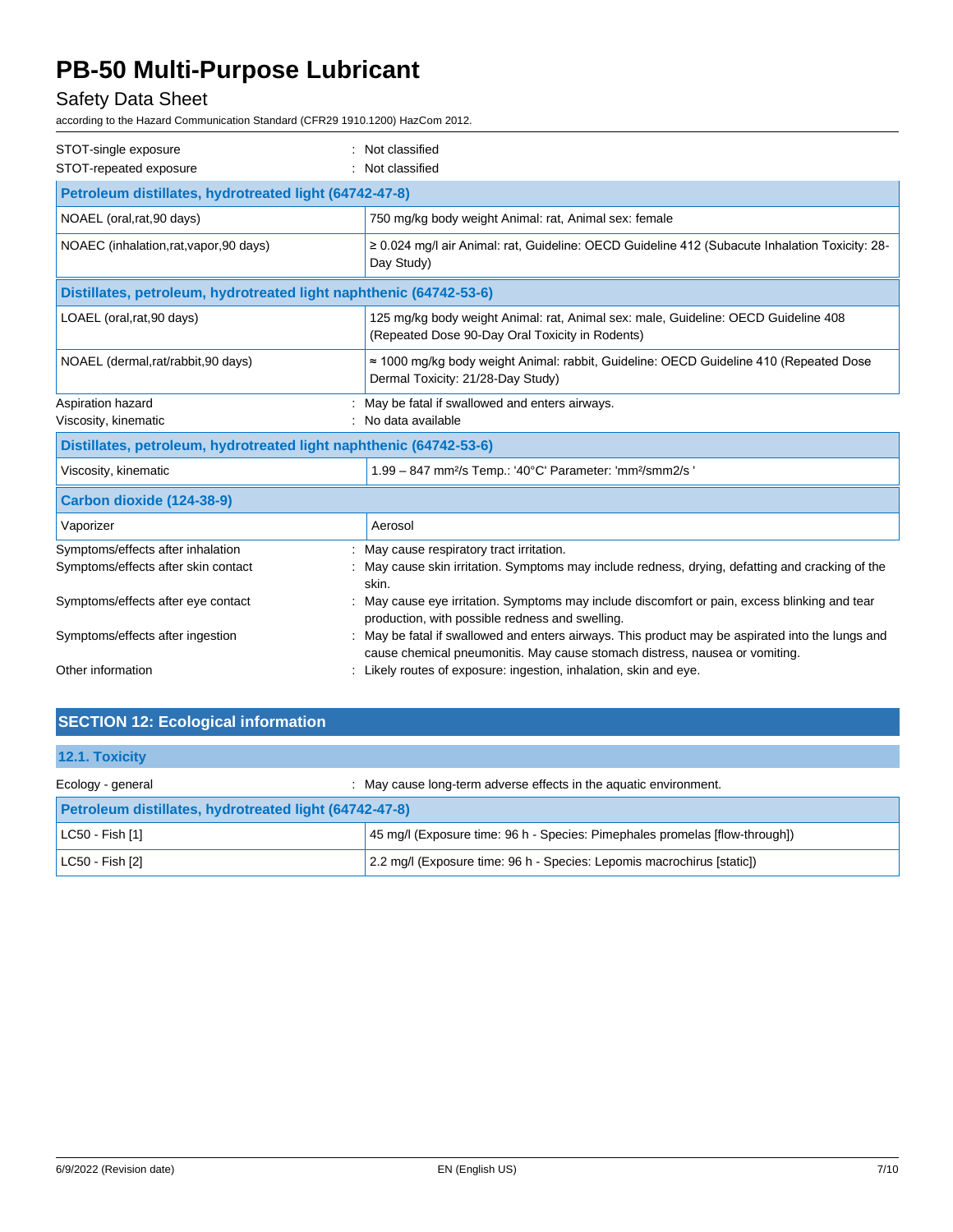## Safety Data Sheet

according to the Hazard Communication Standard (CFR29 1910.1200) HazCom 2012.

| Distillates, petroleum, hydrotreated light naphthenic (64742-53-6) |                                                                  |
|--------------------------------------------------------------------|------------------------------------------------------------------|
| LC50 - Fish [1]                                                    | > 5000 mg/l (Exposure time: 96 h - Species: Oncorhynchus mykiss) |
| EC50 - Crustacea [1]                                               | > 1000 mg/l (Exposure time: 48 h - Species: Daphnia magna)       |
| 12.2. Persistence and degradability                                |                                                                  |
| <b>PB-50 Multi-Purpose Lubricant</b>                               |                                                                  |
| Persistence and degradability                                      | Not established.                                                 |
| 12.3. Bioaccumulative potential                                    |                                                                  |
| <b>PB-50 Multi-Purpose Lubricant</b>                               |                                                                  |
| Bioaccumulative potential                                          | Not established.                                                 |
| Petroleum distillates, hydrotreated light (64742-47-8)             |                                                                  |
| BCF - Fish [1]                                                     | $61 - 159$                                                       |
| Carbon dioxide (124-38-9)                                          |                                                                  |
| BCF - Fish [1]                                                     | (no bioaccumulation)                                             |
| 12.4. Mobility in soil                                             |                                                                  |
| No additional information available                                |                                                                  |

**12.5. Other adverse effects**

No additional information available

| <b>SECTION 13: Disposal considerations</b> |                                                                                                                                                                                            |
|--------------------------------------------|--------------------------------------------------------------------------------------------------------------------------------------------------------------------------------------------|
| 13.1. Disposal methods                     |                                                                                                                                                                                            |
| Product/Packaging disposal recommendations | : This material must be disposed of in accordance with all local, state, provincial, and federal<br>regulations. The generation of waste should be avoided or minimized wherever possible. |
| Additional information                     | : Flammable vapors may accumulate in the container.                                                                                                                                        |

| <b>SECTION 14: Transport information</b>                              |                                                                      |
|-----------------------------------------------------------------------|----------------------------------------------------------------------|
| In accordance with DOT                                                |                                                                      |
| 14.1. UN number                                                       |                                                                      |
| DOT NA No                                                             | : UN1950                                                             |
| 14.2. UN proper shipping name                                         |                                                                      |
| Proper Shipping Name (DOT)                                            | : Aerosols (flammable, (each not exceeding $1 \mathsf{L}$ capacity)) |
| 14.3. Transport hazard class(es)                                      |                                                                      |
| <b>DOT</b><br>Transport hazard class(es) (DOT)<br>Hazard labels (DOT) | $\therefore$ 2.1<br>$\therefore$ 2.1                                 |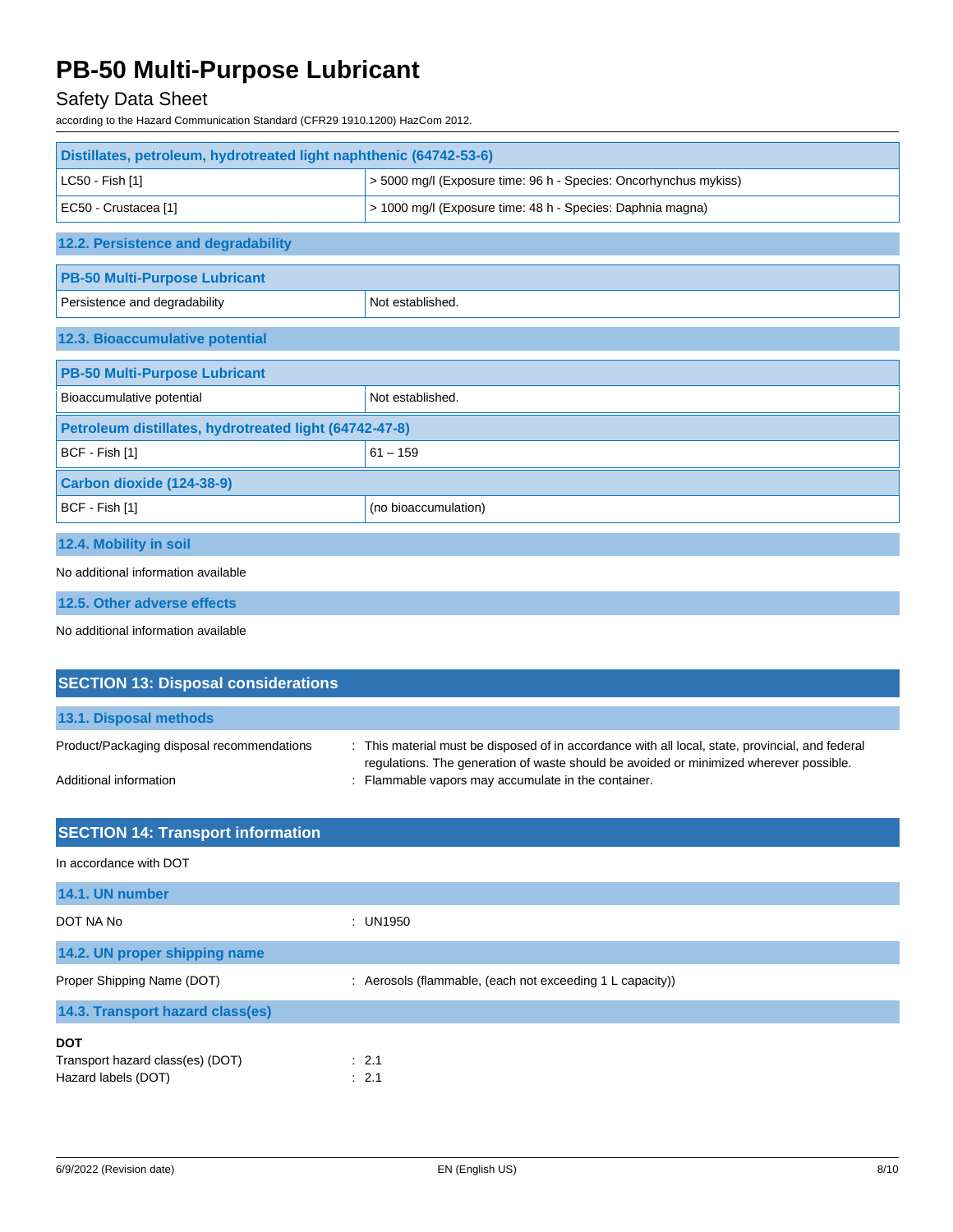## Safety Data Sheet

according to the Hazard Communication Standard (CFR29 1910.1200) HazCom 2012.

| 14.4. Packing group                                                                                                                                                                                                                                                                                                                                                                   |                                                                                                                                                                                                                                                                         |
|---------------------------------------------------------------------------------------------------------------------------------------------------------------------------------------------------------------------------------------------------------------------------------------------------------------------------------------------------------------------------------------|-------------------------------------------------------------------------------------------------------------------------------------------------------------------------------------------------------------------------------------------------------------------------|
| Packing group (DOT)                                                                                                                                                                                                                                                                                                                                                                   | : Not applicable                                                                                                                                                                                                                                                        |
| <b>14.5. Environmental hazards</b>                                                                                                                                                                                                                                                                                                                                                    |                                                                                                                                                                                                                                                                         |
| Other information                                                                                                                                                                                                                                                                                                                                                                     | : No supplementary information available.                                                                                                                                                                                                                               |
| 14.6. Special precautions for user                                                                                                                                                                                                                                                                                                                                                    |                                                                                                                                                                                                                                                                         |
| Special transport precautions                                                                                                                                                                                                                                                                                                                                                         | : Do not handle until all safety precautions have been read and understood.                                                                                                                                                                                             |
| <b>DOT</b><br>UN-No.(DOT)<br>DOT Special Provisions (49 CFR 172.102)<br>DOT Packaging Exceptions (49 CFR 173.xxx)<br>DOT Packaging Non Bulk (49 CFR 173.xxx)<br>DOT Packaging Bulk (49 CFR 173.xxx)<br>DOT Quantity Limitations Passenger aircraft/rail (49 : 75 kg)<br>CFR 173.27)<br>DOT Quantity Limitations Cargo aircraft only (49<br>CFR 175.75)<br>DOT Vessel Stowage Location | : UN1950<br>: N82 - See 173.306 of this subchapter for classification criteria for flammable aerosols.<br>: 306<br>: None<br>: None<br>: $150 \text{ kg}$<br>: A - The material may be stowed "on deck" or "under deck" on a cargo vessel and on a<br>passenger vessel. |
| DOT Vessel Stowage Other                                                                                                                                                                                                                                                                                                                                                              | : 25 - Protected from sources of heat, 87 - Stow "separated from" Class 1 (explosives) except<br>Division 14,126 - Segregation same as for Class 9, miscellaneous hazardous materials                                                                                   |

 $\overline{a}$ 

## **14.7. Transport in bulk according to Annex II of MARPOL 73/78 and the IBC Code**

Not applicable

## **SECTION 15: Regulatory information**

### **15.1. US Federal regulations**

All components of this product are listed, or excluded from listing, on the United States Environmental Protection Agency Toxic Substances Control Act (TSCA) inventory.

#### **15.2. International regulations**

No additional information available.

## **15.3. US State regulations**

California Proposition 65 - This product does not contain any substances known to the state of California to cause cancer, developmental and/or reproductive harm

| <b>Component</b>                                                       | <b>State or local regulations</b>                                                                                                                        |
|------------------------------------------------------------------------|----------------------------------------------------------------------------------------------------------------------------------------------------------|
| Distillates, petroleum, hydrotreated light<br>$naphthenic(64742-53-6)$ | U.S. - Massachusetts - Right To Know List                                                                                                                |
| $\vert$ Carbon dioxide(124-38-9)                                       | U.S. - New Jersey - Right to Know Hazardous Substance List; U.S. - Pennsylvania - RTK<br>(Right to Know) List; U.S. - Massachusetts - Right To Know List |